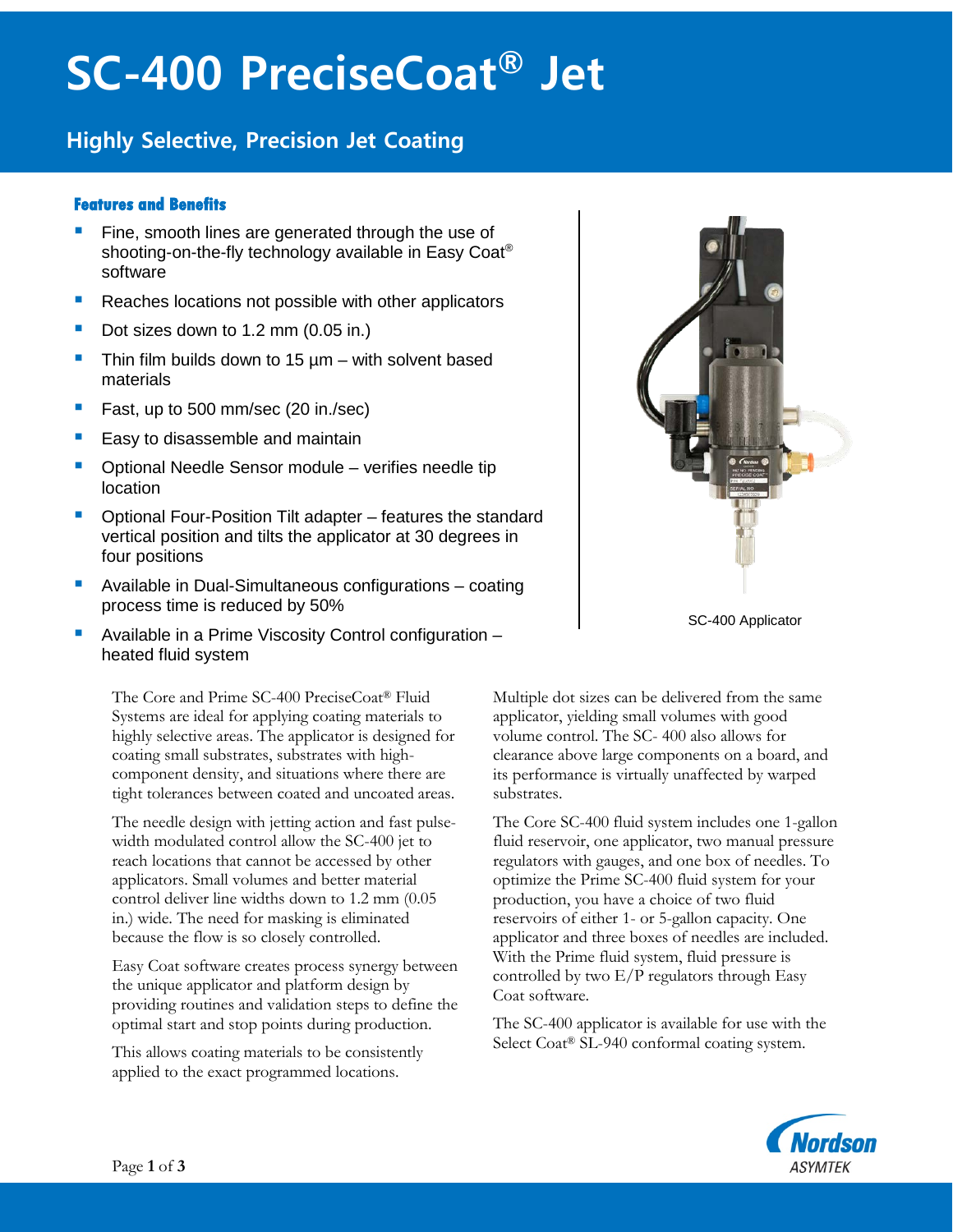## **SC-400 PreciseCoat® Jet Specifications**

#### **General Specifications**

For use on Nordson ASYMTEK conformal coating systems Operation: electrically controlled, air open, spring close Valve pressure: 413 kPa (60 psi) minimum Weight: 500 g (1.1 lbs.) Typical fluid dispense pressure: 21 to 345 kPa (3 to 50 psi) Maximum/minimum needle length: 13 mm (0.5 in.)/6 mm (0.25 in.) – contact factory for other needle lengths Coating velocity: up to 500 mm/sec (up to 20 in./sec) Pulse Width Controller, integrated to coating platform Pulse controlled by Easy Coat® software

#### **Application Parameters**

Tested chemistries: acrylics, silicones, urethanes, UVcure, water-based Tested materials viscosity range: 0 to 850 cPs For higher viscosities, contact the factory Maximum deposition speed: 500 mm/sec Dot size down to: 1.2 mm  $\pm$  0.06 mm



Optional Needle Sensor Module

#### **Featured Options**

Needle Sensor module – accurately positions the needle tip to provide closed-loop needle tip positioning Four-Position Tilt Dual-Simultaneous Programmable Pitch

#### **Prime Viscosity Control Fluid System**

The SC-400 is also available with a heated circulating fluid system that maintains a constant fluid temperature so that viscosity is unaffected by ambient temperature changes. Programmers define the process temperature and the corresponding process limits in Easy Coat software. If the fluid temperature moves outside the defined process limits during production, the system triggers an alarm condition and operators can intervene to prevent potential errors.